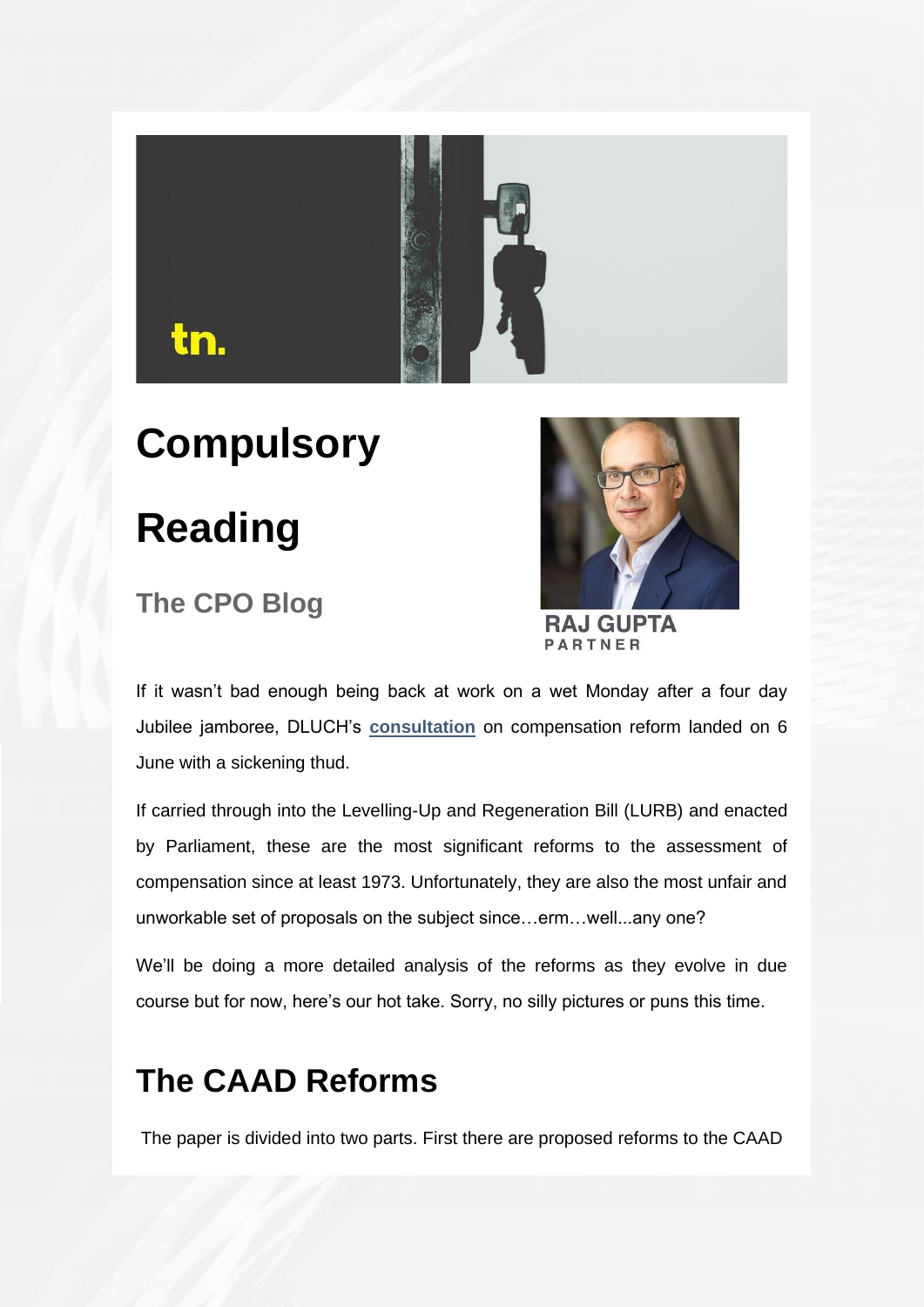(certificate of appropriate alternative development) system.

#### *The Aims*

Although set out in a consultation paper, there are no questions about the proposed CAAD reforms. Instead the Government simply presents what it intends to do by way of amendments to be introduced into the LURB during its passage in Parliament. The aim is set out in paragraphs 15 and 17.

"*15. Where AAD is established either for the relevant valuation date or a later date, section 14(3) LCA 1961 provides that it may be assumed that planning permission is in force on the relevant date. This leads to perverse outcomes: for instance, a requirement to assume 100% planning certainty for AAD when the planning likelihood may only be 51%. This artificially inflates compensation because a transaction in normal market conditions would reflect the actual risk associated with the likelihood of planning permission being granted.*

*….*

*17. The combination of these changes will mean that assessment of value attributable to the likelihood of alternative development is more akin to normal market conditions and rebalance the position on costs and compensation between landowner and acquiring authority to a fairer one. We intend to bring forward these reforms to the compensation provisions as amendments in the Levelling-up and Regeneration Bill.*"

This makes it sound as if the artificial inflation is an anomaly or an accidental byproduct of the legislation. But in fact the current version of section 14 introduced by the Localism Act 2011 was specifically designed to reverse the decision of **[TfL](https://eur02.safelinks.protection.outlook.com/?url=https%3A%2F%2Fprotect-eu.mimecast.com%2Fs%2FVl02CMw6wu20rPi987cR%3Fdomain%3Dd305dv04.eu1.hubspotlinksfree.com&data=05%7C01%7Coliver.pickett%40townlegal.com%7C4a40ce662f1d45f86f6408da49503d52%7C8d4ddfa418e9482e9bce7a54cdd600c1%7C1%7C0%7C637902906216436874%7CUnknown%7CTWFpbGZsb3d8eyJWIjoiMC4wLjAwMDAiLCJQIjoiV2luMzIiLCJBTiI6Ik1haWwiLCJXVCI6Mn0%3D%7C3000%7C%7C%7C&sdata=d%2Fbef%2F5FtZzYtI6VeXpLUr0LZOkDSwiDzcZcj7z1IVs%3D&reserved=0)  [v Spirerose \(2009\)](https://eur02.safelinks.protection.outlook.com/?url=https%3A%2F%2Fprotect-eu.mimecast.com%2Fs%2FVl02CMw6wu20rPi987cR%3Fdomain%3Dd305dv04.eu1.hubspotlinksfree.com&data=05%7C01%7Coliver.pickett%40townlegal.com%7C4a40ce662f1d45f86f6408da49503d52%7C8d4ddfa418e9482e9bce7a54cdd600c1%7C1%7C0%7C637902906216436874%7CUnknown%7CTWFpbGZsb3d8eyJWIjoiMC4wLjAwMDAiLCJQIjoiV2luMzIiLCJBTiI6Ik1haWwiLCJXVCI6Mn0%3D%7C3000%7C%7C%7C&sdata=d%2Fbef%2F5FtZzYtI6VeXpLUr0LZOkDSwiDzcZcj7z1IVs%3D&reserved=0)** which held (contrary to the earlier decisions in the Tribunal and Court of Appeal) it was not permissible for the courts to convert the probability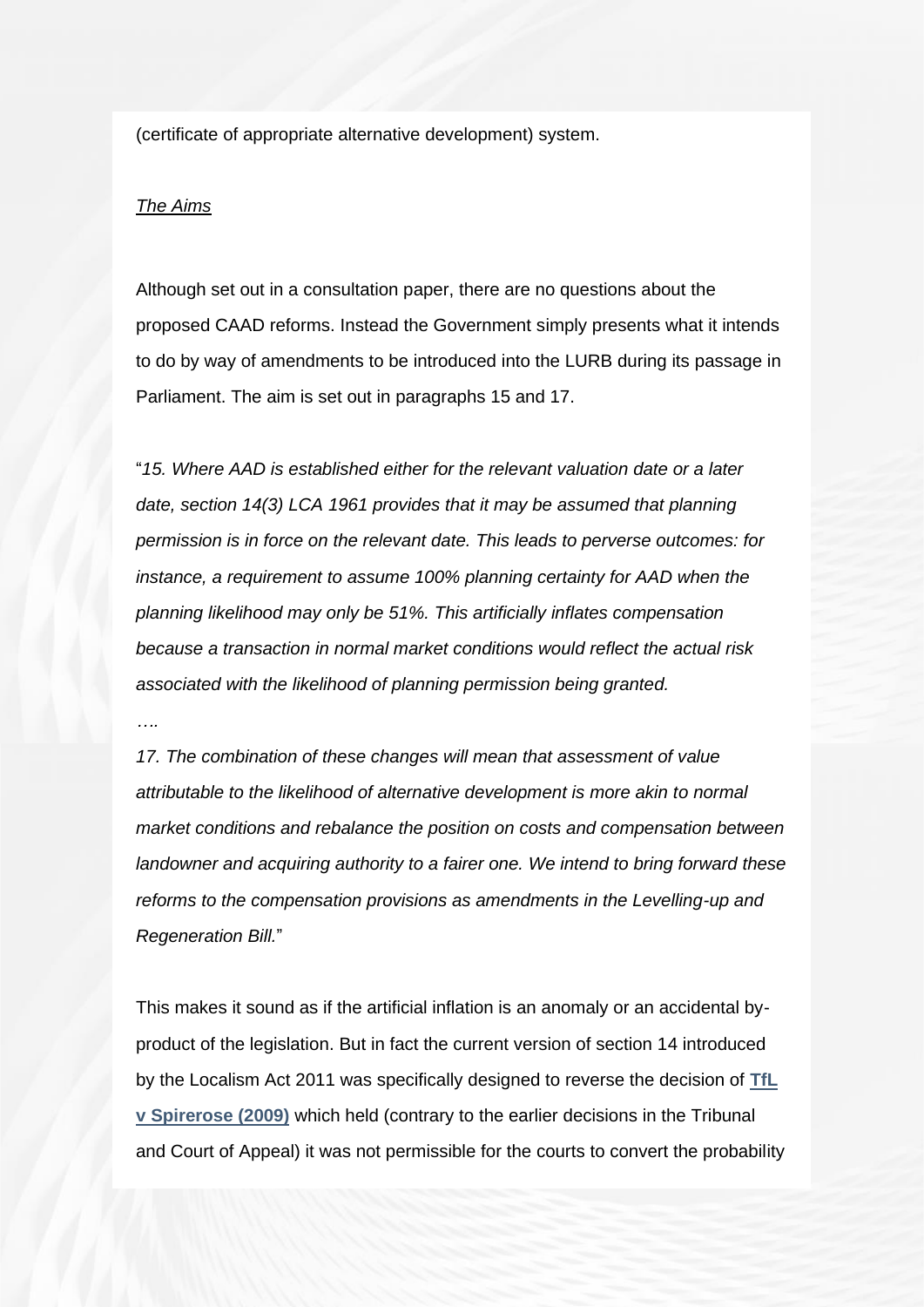of planning permission into a certainty when assessing compensation under rule (2). In other words the "artificial inflation" is a feature, not a bug, of the legislation passed Parliament in 2011 to address what the coalition Government considered an inequity.

That said, it must be recognised that the principle of equivalence does appear to be challenged by section 14(3), at least superficially. The rationale has always been that the advantage accruing to the claimant is fair recompense for her land being blighted (or safeguarded) preventing her from seeking planning permission for development in advance of the compulsory purchase and for being forced to sell at a date not of her choosing.

### *The Details*

The rather sparse and opaque details of the proposal are in paragraph 16 and are contained in five bullet points.

"*16. We want to correct this to ensure that the balance of compensation and costs in relation to hope value is right. At the same time, we want to simplify the process for obtaining a CAAD. We intend, therefore, to amend sections 14 and 17 of the Land Compensation Act 1961 to:*

• *reflect normal market conditions in compensation payments by only allowing the equivalent of planning certainty for appropriate alternative development if a CAAD is obtained in relation to that AAD*"

This appears to be the crucial point but it is not obvious what is intended. For example, is it proposed that the LPA (or other decision maker) is to make a decision as to the precise percentage chances of securing permission for the purposes of valuation? 35% or 73% or 91%? I hope not. This is just not how the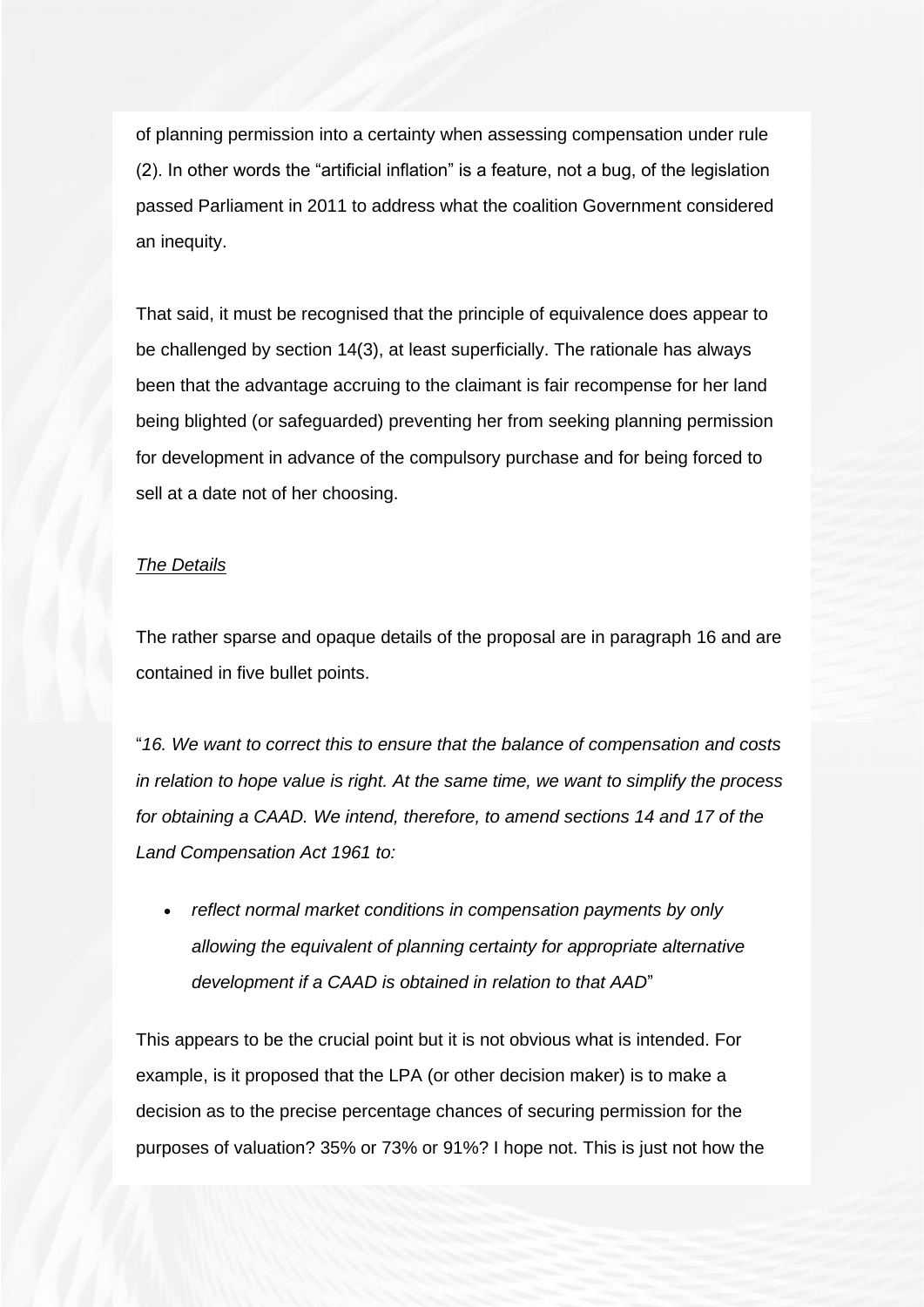planning system or planning officers work. Either a proposal is or is not acceptable in planning terms having regard to policy and other material considerations.

• *"establish a single route for determining hope value based on the likelihood of AAD, taking into account the assumptions in section 14(5) LCA 1961"*

Section 14 currently allows a claimant to by-pass the CAAD application process and simply ask the Tribunal, in determining compensation, to decide whether development would be AAD or not. If this proposal is aimed at saying that one can only get AAD by making a CAAD application to a LPA, that's arguably reasonable. If it is suggesting that hope value can only be claimed if a CAAD application is first made that is hugely problematic and I don't see how the Tribunal could properly undertake its role in ascertaining market value under rule (2) in those circumstances.

• *"remove the requirement that acquiring authorities pay the costs of landowners in seeking a CAAD – if a landowner chooses to seek a CAAD then they can do so at their own cost and weigh the risks in doing so against the benefits to value that may materialise"*

Currently the costs of applying for (and appealing) a CAAD it are claimable as disturbance compensation under rule (6). Understandably, Acquiring Authorities dislike this state of affairs – it allows claimants to work up their schemes in some detail without the AA knowing and then have a very good chance of claiming back significant costs when making a claim. This reform seems prima facie reasonable provided that (a) there is no obligation to seek a CAAD to establish hope or development value (as this would effectively prevent under-resourced claimants from ever being able to do so) and (b) there is no double-counting by deducting planning costs at the valuation stage.

• *"further streamline the process for obtaining a CAAD so that the ask on*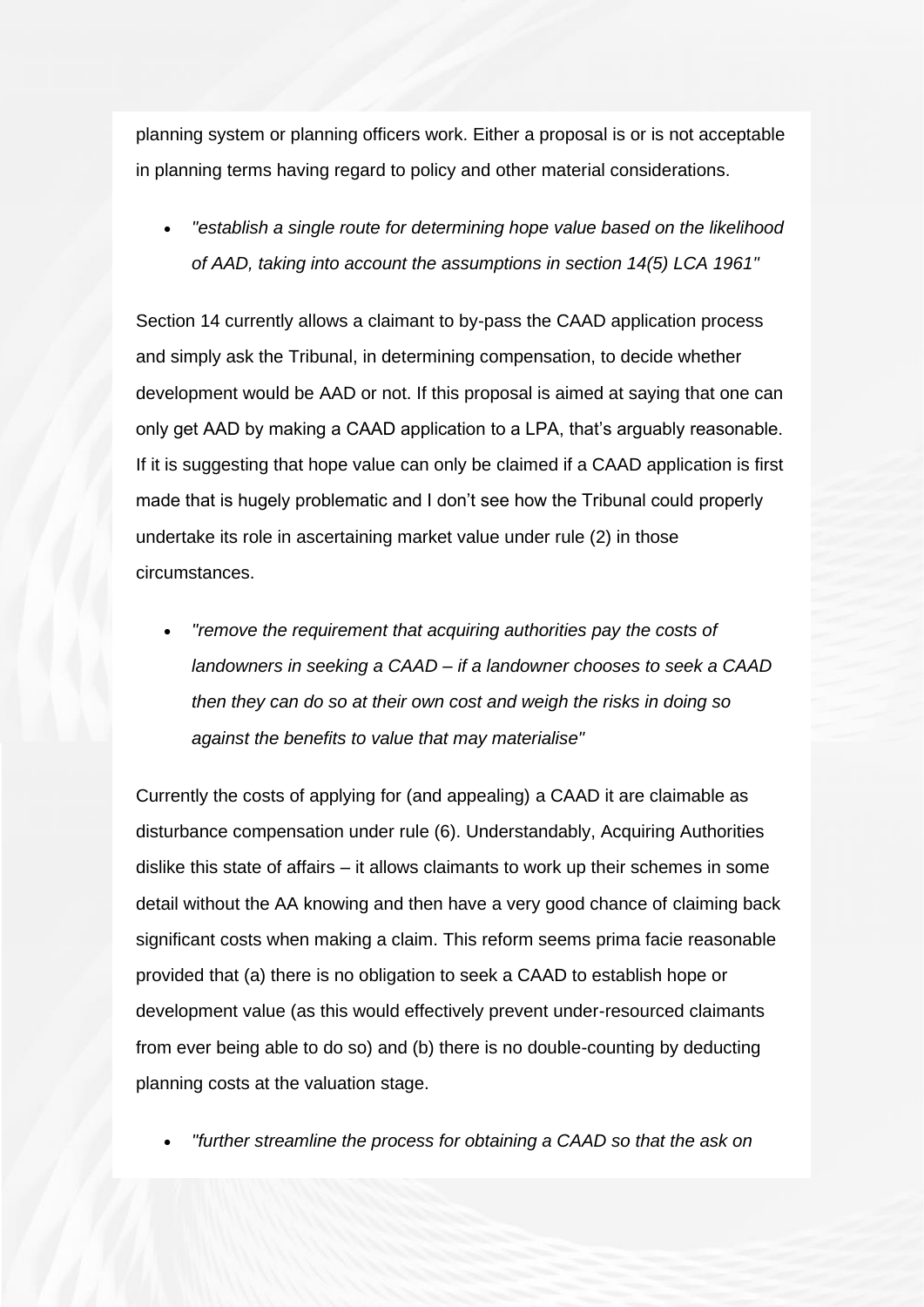*local planning authorities is simpler and clearer – local authorities will be asked to only issue a CAAD in relation to the type(s) of AAD applied for"*

Similarly, it's sensible for the LPA to only be asked to consider the application in front of it and not be obliged to search around for any kind of development that might get permission. This reflects the approach that LPAs take in any event in my experience and the change is welcome.

• *address the issue raised in Lockwood v Highways England Company Limited around the date of determination of a CAAD where the relevant valuation date has not yet occurred*

The relevant date for determination of a CAAD where there is no valuation date (typically in cases where a blight notice has been accepted but no entry has been taken on land) is the date on which the determination is made according to the Tribunal in *Lockwood.* While the consultation is silent on how it will "*address the issue*" it's hard to see what other date could be chosen unless the intention is to prohibit applications until the valuation date is established.

All in all, it's difficult to judge the validity of the proposed reforms until more detail is provided. Certainly, the existing system needs tweaking and clarity but if (as appears likely) the proposal is for some kind of sliding scale of probability of securing planning permission in a no scheme world, I'm afraid that belies a fatal misunderstanding not only of how the CAAD system works but of planning principles in general.

### **Land Value Capture**

Which brings us on neatly to the main event – land value capture (LVC). Here are the proposals in all their glory: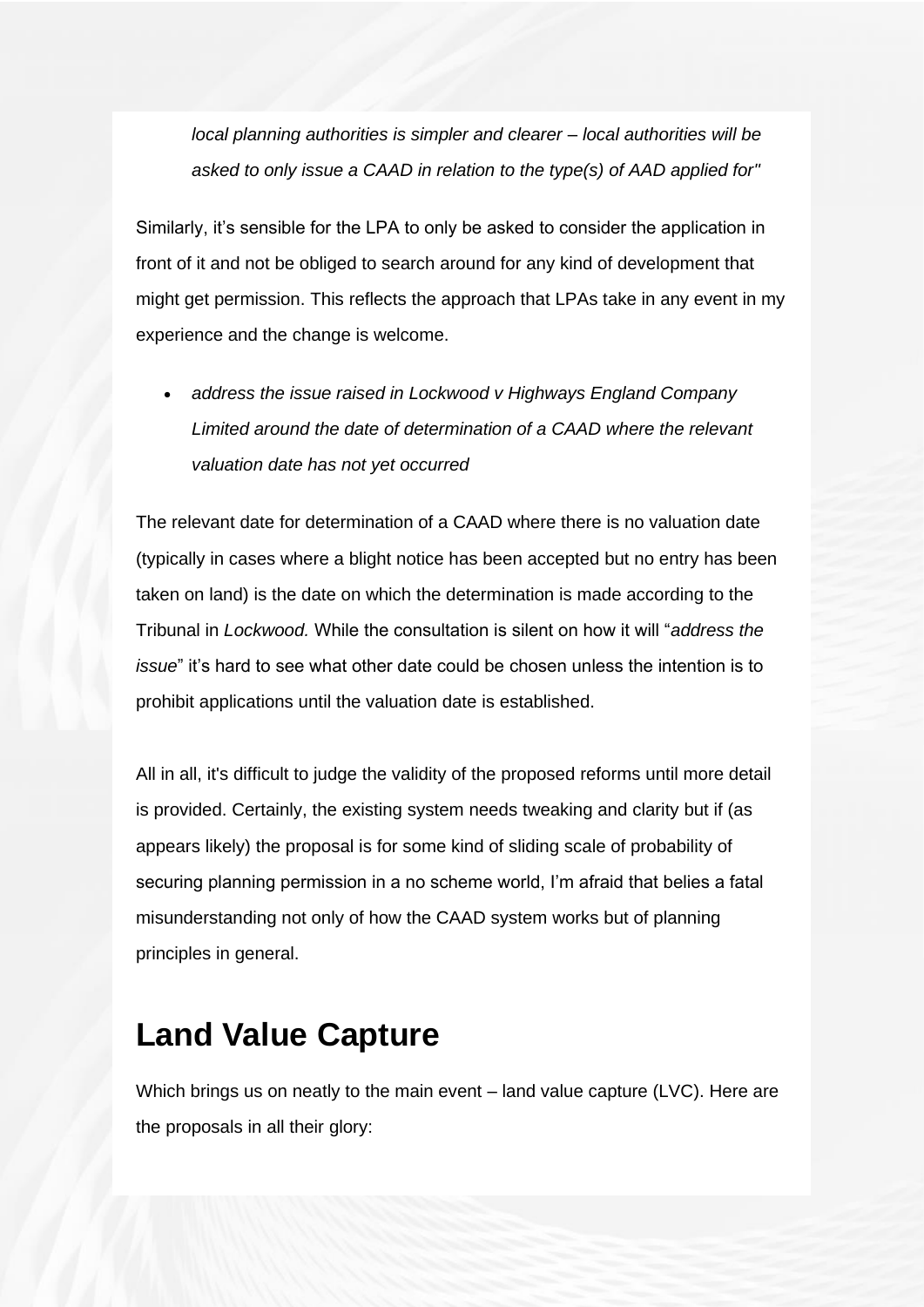"*24. We are proposing a further measure to allow acquiring authorities to request a direction from the Secretary of State that, for a specific scheme, payments in respect of hope value may be capped at existing use value or an amount above existing use value where it can be shown that the public interest in doing so would be justified.*

*25. Where directions are issued, they would provide upfront certainty for an acquiring authority as to the levels of hope value that would be payable for the relevant scheme. Schemes would then have more confidence in their property cost estimates and consequently more certainty over the viability of the scheme and its ability to deliver the relevant benefits in the public interest. It would avoid lengthy disputes over the amount of hope value payable and uncertainty years into the development of a scheme as to how much compensation may be payable in respect of prospective planning permission, particularly where the viability of the scheme or the delivery of the benefits of the scheme depend on the value paid for the underlying land.*

*26. Landowners would remain entitled to a fair price for their land. No-one would be paid less than existing use value and, where a cap above existing use value was directed, they would remain entitled to hope value up to the cap where hope value was evidenced. Determining the value of land and therefore a fair price requires an element of judgment. Directions will provide certainty to parties in determining that value and potentially avoid high levels of costs in debating value. Landowners would also continue to receive all other compensation payments that they would be eligible for.*

*27. It is the government's intention that the ability to seek a direction would only apply to acquiring authorities that are also public sector entities. Acquiring authorities may be either public sector entities like local authorities or, in some*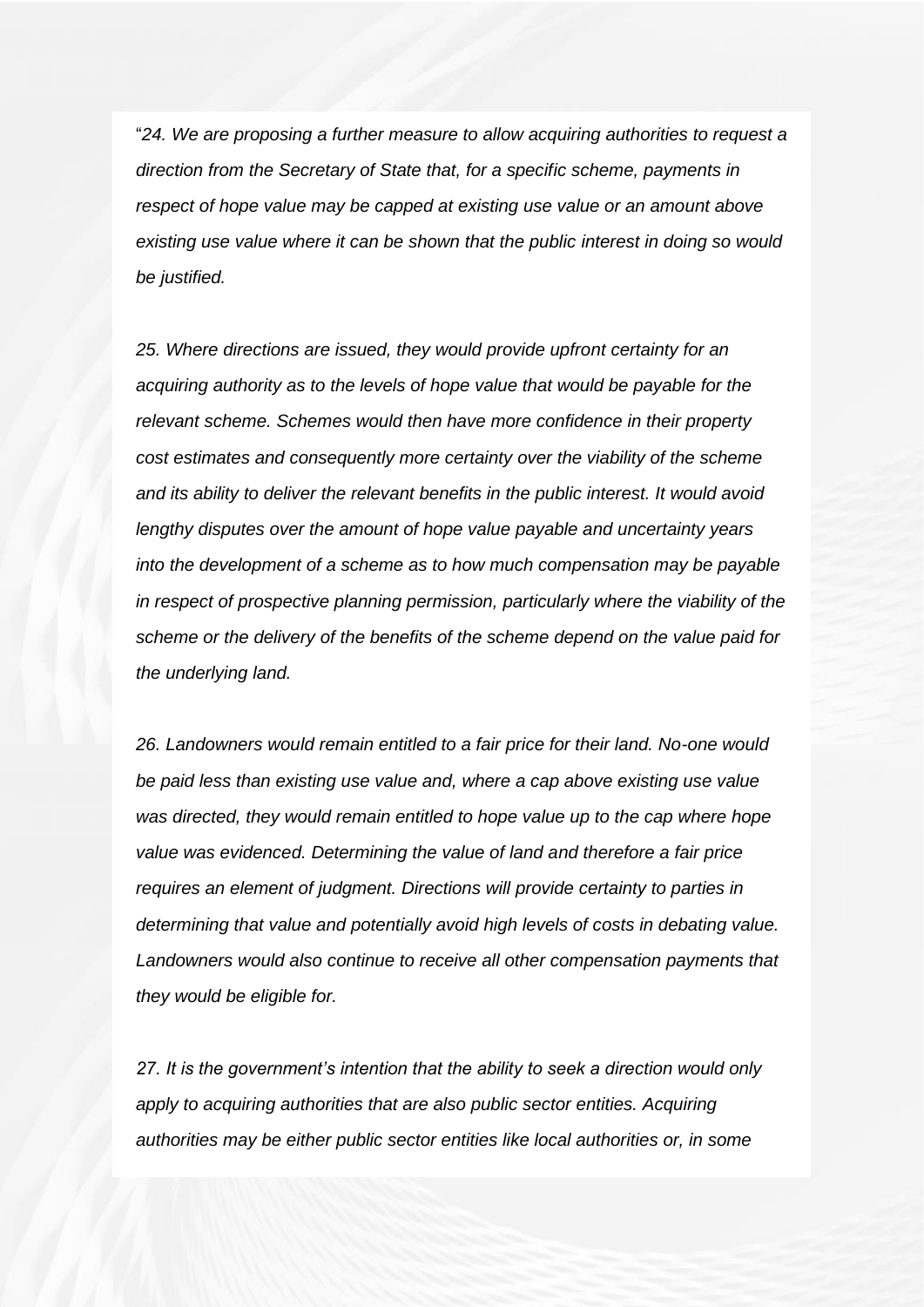*circumstances, private companies like airport operators or utilities companies. The public interest in seeking directions is likely to be higher where they are sought by public sector entities. In addition, public sector entities are subject to the public sector equality duty under the Equality Act 2010 and will need to take that into account when considering whether to apply for directions.*"

LVC as a concept has been around for centuries (see the 2018 **[Select Committee](https://eur02.safelinks.protection.outlook.com/?url=https%3A%2F%2Fprotect-eu.mimecast.com%2Fs%2FMRIwCNLRLFZrWLC7dmJM%3Fdomain%3Dd305dv04.eu1.hubspotlinksfree.com&data=05%7C01%7Coliver.pickett%40townlegal.com%7C4a40ce662f1d45f86f6408da49503d52%7C8d4ddfa418e9482e9bce7a54cdd600c1%7C1%7C0%7C637902906216593078%7CUnknown%7CTWFpbGZsb3d8eyJWIjoiMC4wLjAwMDAiLCJQIjoiV2luMzIiLCJBTiI6Ik1haWwiLCJXVCI6Mn0%3D%7C3000%7C%7C%7C&sdata=PH2MY1ouGW9Eu%2BQnvcCjkgeSAPk6gWmngFfbBwFVf5M%3D&reserved=0)  [Report](https://eur02.safelinks.protection.outlook.com/?url=https%3A%2F%2Fprotect-eu.mimecast.com%2Fs%2FMRIwCNLRLFZrWLC7dmJM%3Fdomain%3Dd305dv04.eu1.hubspotlinksfree.com&data=05%7C01%7Coliver.pickett%40townlegal.com%7C4a40ce662f1d45f86f6408da49503d52%7C8d4ddfa418e9482e9bce7a54cdd600c1%7C1%7C0%7C637902906216593078%7CUnknown%7CTWFpbGZsb3d8eyJWIjoiMC4wLjAwMDAiLCJQIjoiV2luMzIiLCJBTiI6Ik1haWwiLCJXVCI6Mn0%3D%7C3000%7C%7C%7C&sdata=PH2MY1ouGW9Eu%2BQnvcCjkgeSAPk6gWmngFfbBwFVf5M%3D&reserved=0)** which has given the Government some cover for the current proposals). The consultation has its roots in an argument propounded by the charity Shelter and a number of other pressure groups and policy wonks (with no experience whatsoever of CPO or development generally) that a significant contributing factor to the failure to meet house building targets is the requirement to pay market value to landowners who have their land or property compulsorily acquired. Despite scant evidence that this is actually the case, the argument has regrettably found favour with some politicians and their special political advisors.

A lot is going to be said and written about these proposals. Initial discussions with colleagues at the CPA reveal a united and frankly outraged opposition to them (irrespective of whether one works primarily on the claimant or acquiring authority side of the CPO fence). I'm not going to dwell on the obvious and inherent unfairness of depriving a land owner of the value of her land simply because it has the misfortune of falling within a red line drawn by someone else, or the myriad human rights implications. Nor am I going to point to the irony of one department of Government seeking to destroy the fundamental principle of equivalence in the very same week that another department secures permission to appeal to the Supreme Court on the basis that the decisions of the Tribunal and **[Court of](https://eur02.safelinks.protection.outlook.com/?url=https%3A%2F%2Fprotect-eu.mimecast.com%2Fs%2FVL8xCOMRMuN98YcpLcSE%3Fdomain%3Dd305dv04.eu1.hubspotlinksfree.com&data=05%7C01%7Coliver.pickett%40townlegal.com%7C4a40ce662f1d45f86f6408da49503d52%7C8d4ddfa418e9482e9bce7a54cdd600c1%7C1%7C0%7C637902906216593078%7CUnknown%7CTWFpbGZsb3d8eyJWIjoiMC4wLjAwMDAiLCJQIjoiV2luMzIiLCJBTiI6Ik1haWwiLCJXVCI6Mn0%3D%7C3000%7C%7C%7C&sdata=teAQTbAbBi1hFCYSWp%2B%2FumfAk%2B6KskJgPiH6T1QRTKc%3D&reserved=0)  [Appeal](https://eur02.safelinks.protection.outlook.com/?url=https%3A%2F%2Fprotect-eu.mimecast.com%2Fs%2FVL8xCOMRMuN98YcpLcSE%3Fdomain%3Dd305dv04.eu1.hubspotlinksfree.com&data=05%7C01%7Coliver.pickett%40townlegal.com%7C4a40ce662f1d45f86f6408da49503d52%7C8d4ddfa418e9482e9bce7a54cdd600c1%7C1%7C0%7C637902906216593078%7CUnknown%7CTWFpbGZsb3d8eyJWIjoiMC4wLjAwMDAiLCJQIjoiV2luMzIiLCJBTiI6Ik1haWwiLCJXVCI6Mn0%3D%7C3000%7C%7C%7C&sdata=teAQTbAbBi1hFCYSWp%2B%2FumfAk%2B6KskJgPiH6T1QRTKc%3D&reserved=0)** offends that principle.

Instead, I'll give three reasons why, in practice, acquiring authorities won't make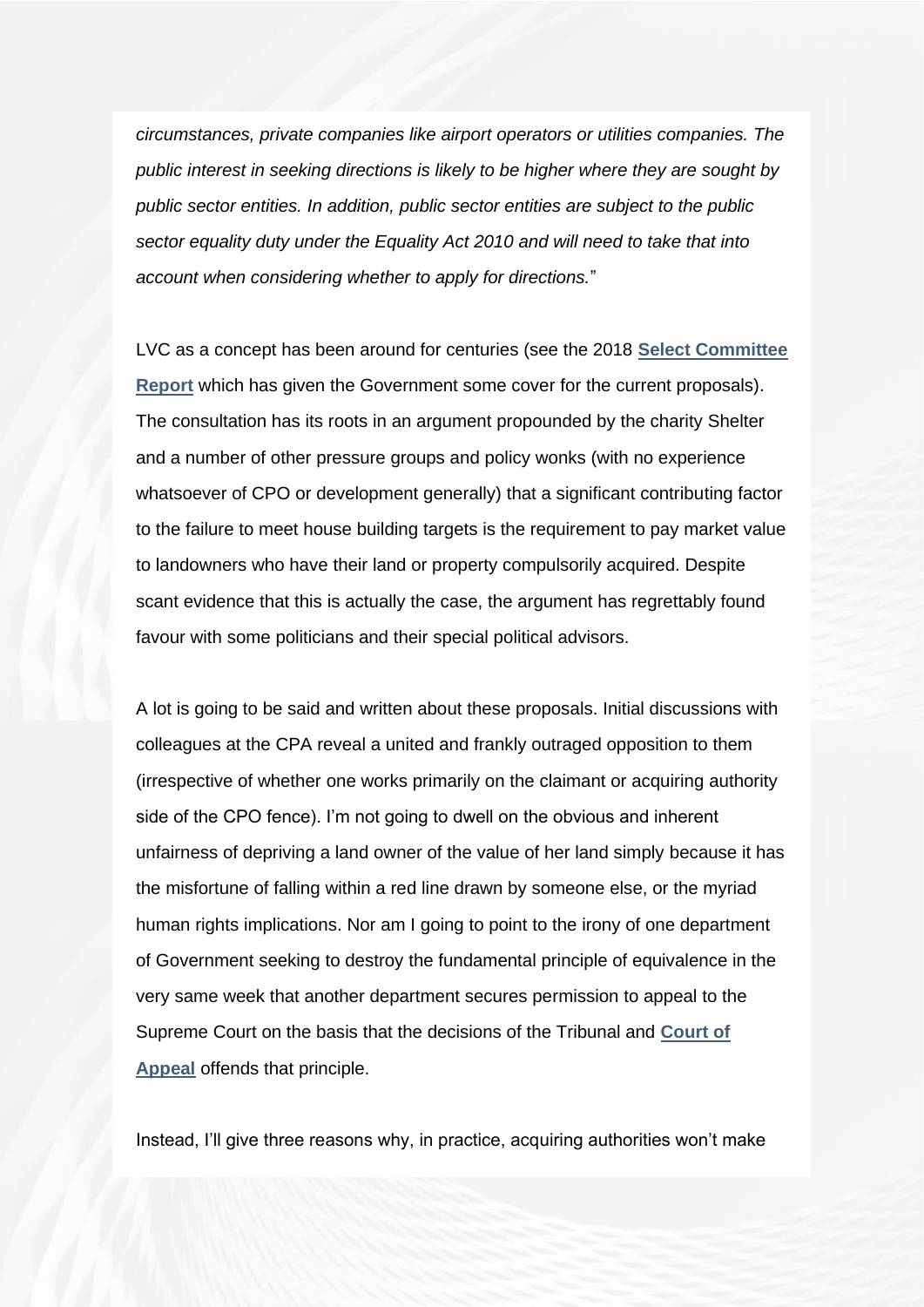applications for directions or if they do, will regret it. I'm sure this is far from exhaustive.

#### Only available to public sector acquiring authorities

Obviously, only a local planning authority can make a CPO under the TCPA 1990 but the reality is that almost all regeneration CPOs are for schemes backed and formulated by a developer. Local authorities simply do not have the resources or the expertise to deliver regeneration schemes of any significance by themselves. The few schemes which don't have private sector backing tend to be estate renewal schemes (where hope value isn't an issue) or small, self-contained schemes. It's hard to see how removing hope value from landowners in order to establish the viability of a commercial development (requiring a developer's profit of course) will ever be justifiable.

### Disclosure of viability calculations and property cost estimates

Assuming that an application for directions is publicly disclosed so that affected owners are able to make representations (and if not there's surely clear human rights implications under article 6 of the Convention), no acquiring authority or developer will want to say that the viability of the scheme depends on securing a direction. If they don't get the direction, the CPO is dead in the water – the authority will already have admitted that it's not viable or is marginal at best. Secondly, even if hope value is stripped out, that will rarely be of any significance in the overall costs of the scheme – again, the authority will have presented an open goal to objectors when it comes to challenging the CPO at inquiry on viability grounds, particularly in an age of high inflation in construction costs. Thirdly, no authority in its right mind will ever disclose full details of its property cost estimate. To do so is to open up viability objections on the grounds of errors in the estimates